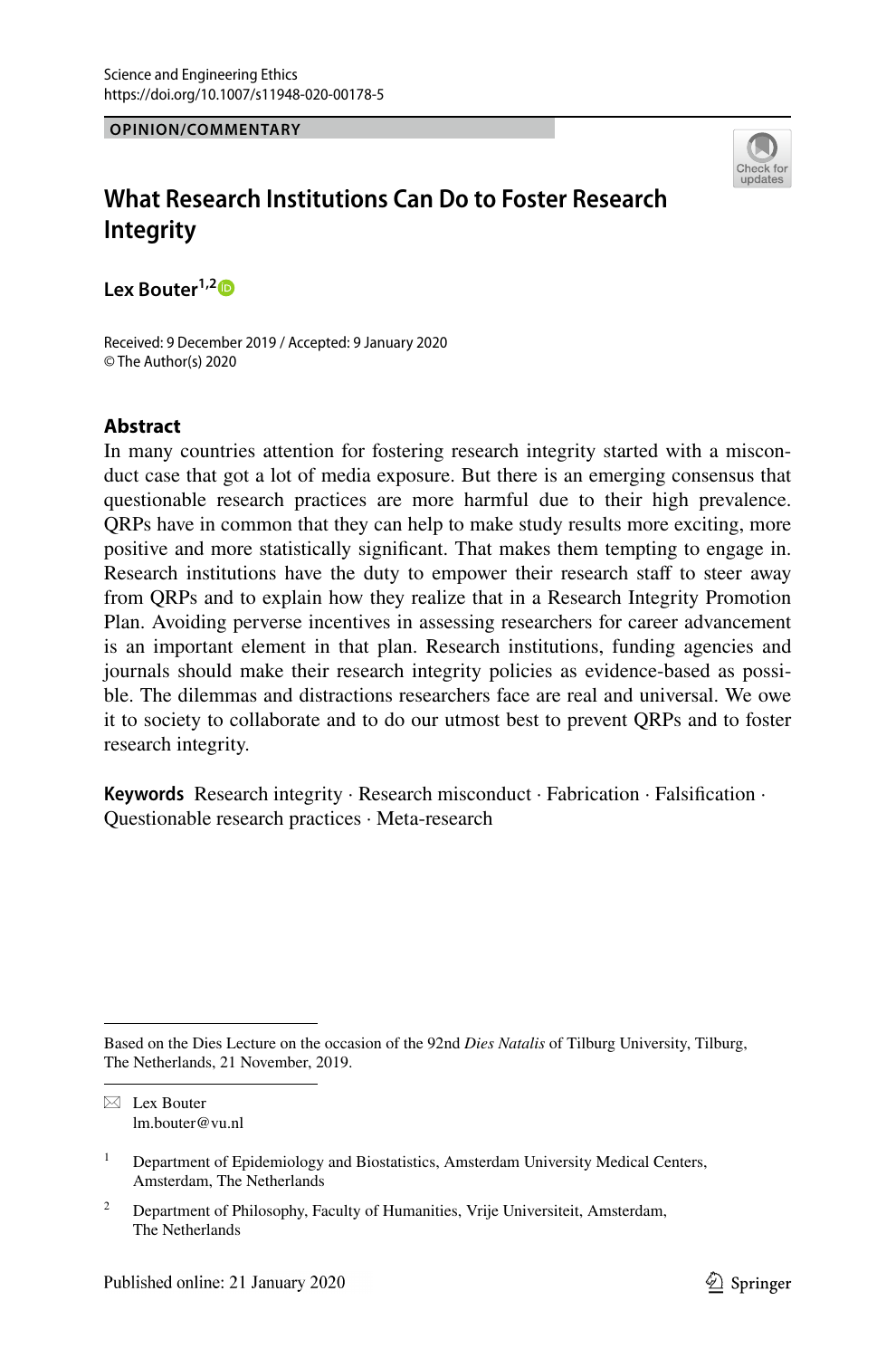#### **Introduction**

Traditionally research integrity has focussed on the prevention, identifcation and handling of the three deadly sins of scientifc and scholarly research: fabrication, falsifcation and plagiarism (National Academies of Sciences [2017\)](#page-5-0). In many countries the attention for research integrity was fuelled by a misconduct case that got a lot of media exposure. In The Netherlands it was the Diederik Stapel case (Levelt, Noort and Drenth Committees [2012\)](#page-5-1) that served as a call to arms. It shocked many within and outside Academia but turned out to be a blessing in disguise as well. Stapel's successor as dean of the faculty of social sciences of Tilburg University acted according to the dictum 'never waste a good crisis' (Sijtsma [2017](#page-6-0)). The other Dutch universities followed and local and national measures were taken. This sequence of events seems typical for many countries.

In recent years attention has shifted to the lesser breaches of research integrity that are commonly referred to as questionable research practices or QRPs (Bouter et al. [2016](#page-5-2); Haven et al. [2019](#page-5-3)). The idea is that these are much more prevalent and thus collectively do more harm to the validity of and the trust in the results of research (National Academies of Sciences [2017](#page-5-0); Editorial [2019](#page-5-4); Macleod and Mohan [2019\)](#page-5-5). Examples are selective reporting, P-hacking, and hypothesising-afterthe-results-are-known or HARK-ing. In an excellent paper from the Meta-Research Center of Tilburg University 34 QRPs are identifed as researcher degrees of freedom that should be avoided in hypothesis-testing research (Wicherts et al. [2016\)](#page-6-1). QRPs have in common that they can help to make study results more exciting, more positive and more statistically signifcant, which in its turn increases the likelihood to be accepted by a high impact journal, to get many citations, and to obtain the next grant or academic tenure.

Almost all researchers want to deliver good quality science, to avoid QRPs, and to follow their moral compass to steer a course of research integrity. Like any compass the functioning of a moral compass depends on its quality and on external factors. The quality is determined by the virtuousness of the individual at issue. Major external factors that can corrupt the moral compass concern the local research climate and the perverse incentives of the science system as a whole. Researchers need help from their research institution in optimising the functioning of their moral compass. That help involves adequate education and skills training, good facilities and expert help, and clear codes and procedures. That being said we should realize that research institutions experience perverse incentives that concern the way research is fnanced and evaluated by governments and research funders which ultimately trickle down the researchers themselves (Anderson [2019](#page-5-6); Bagioli et al. [2019\)](#page-5-7). Consequently research institutions need help from the other stakeholders in the research system (Bouter [2018](#page-5-8)).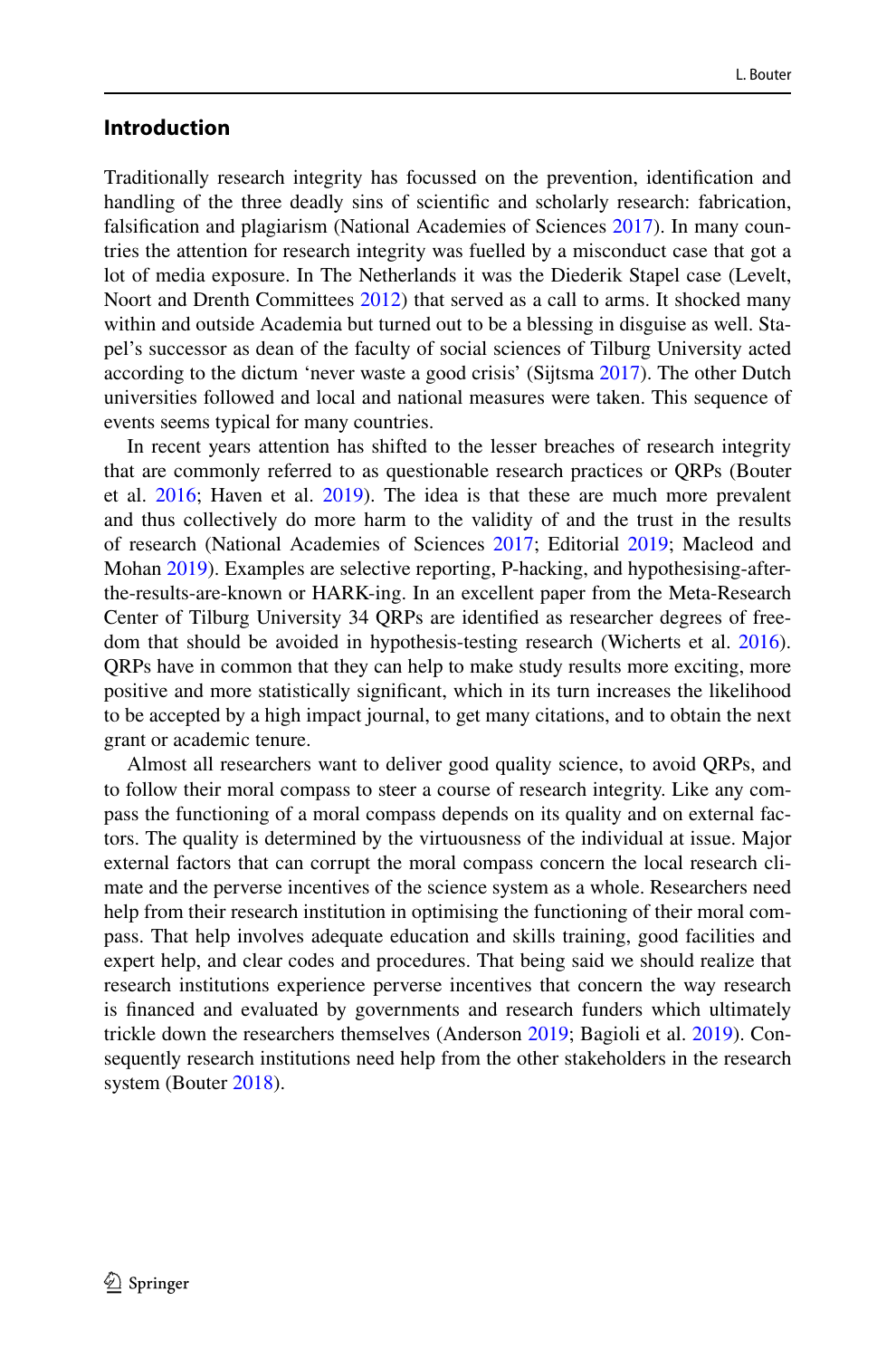## **Duties of Care**

The Netherlands Code of Conduct for Research Integrity specifes 61 standards for good research that mirror in fact as many QRPs to be avoided (Netherlands code of conduct on research integrity [2018\)](#page-5-9). An unique feature of the code is that it also contains a chapter on the duties of care research institutions have to empower their research staff to steer away from QRPs. This idea is not new and was already contained in the Singapore Statement ([2010](#page-6-2)) that says in responsibility 13: 'Research institutions should create and sustain environments that encourage integrity through education, clear policies, and reasonable standards for advancement, while fostering work environments that support research integrity'. In other words: research institutions need to have a Research Integrity Promotion Plan. The Horizon 2020 funded consortium Standard Operating Procedures for Research Integrity (SOPs4RI [2020\)](#page-6-3) will ofer research institutions help to formulate this plan. Having implemented such a plan might become a contractual obligation for institutions accepting grants from the next EU framework program Horizon Europe.

The idea is that the Research Integrity Promotion Plan explains what the research institution sets out to do—in the context of its mission, disciplinary focus and type of research it performs—to promote research integrity. The plan needs to cover a set of mandatory topics and will typically describe a mix of education programs, codes, manuals, policy measures, regulations, facilities, audit schemes, and support systems. SOPs4RI will produce a toolbox flled with Standard Operating Procedures (SOPs) and guidelines that can help research institutions to formulate their Research Integrity Promotion Plan (e.g. ORI [1995;](#page-5-10) ENRIO [2020](#page-5-11); Forsberg et al. [2018](#page-5-12); Penders et al. [2018\)](#page-5-13). A preliminary version of the SOPS4RI toolbox will become available by the end of 2020 and the fnal version will be ready in 2022. The diference between a SOP and a guideline is gradual, with SOPs being more strict step-by-step recipes and guidelines offering some freedom of choice. It's important to make this not another box ticking exercise, but to ensure that researchers appreciate and use the guidance ofered by their institution.

Initiatives of research institutions and other stakeholders to improve the quality of research and research integrity are by no means unique to The Netherlands. Some important initiatives are the USA Centre for Open Science (COS [2020\)](#page-6-4), the UK Reproducibility Network (UKRN [2020](#page-6-5)), the European Quality In Preclinical Data Innovative Medicine Initiative (EQIPD IMI [2020\)](#page-6-6), and the German Quality, Ethics, Open Science, Translation Center (QUEST [2020\)](#page-6-7). Taken together currently there is a lack of solid guidance for research institutions that want to improve responsible research practices. The examples are scattered and not all evidence-based and ft for application. The hope is that the results of the SOPs4RI consortium will improve this situation substantially.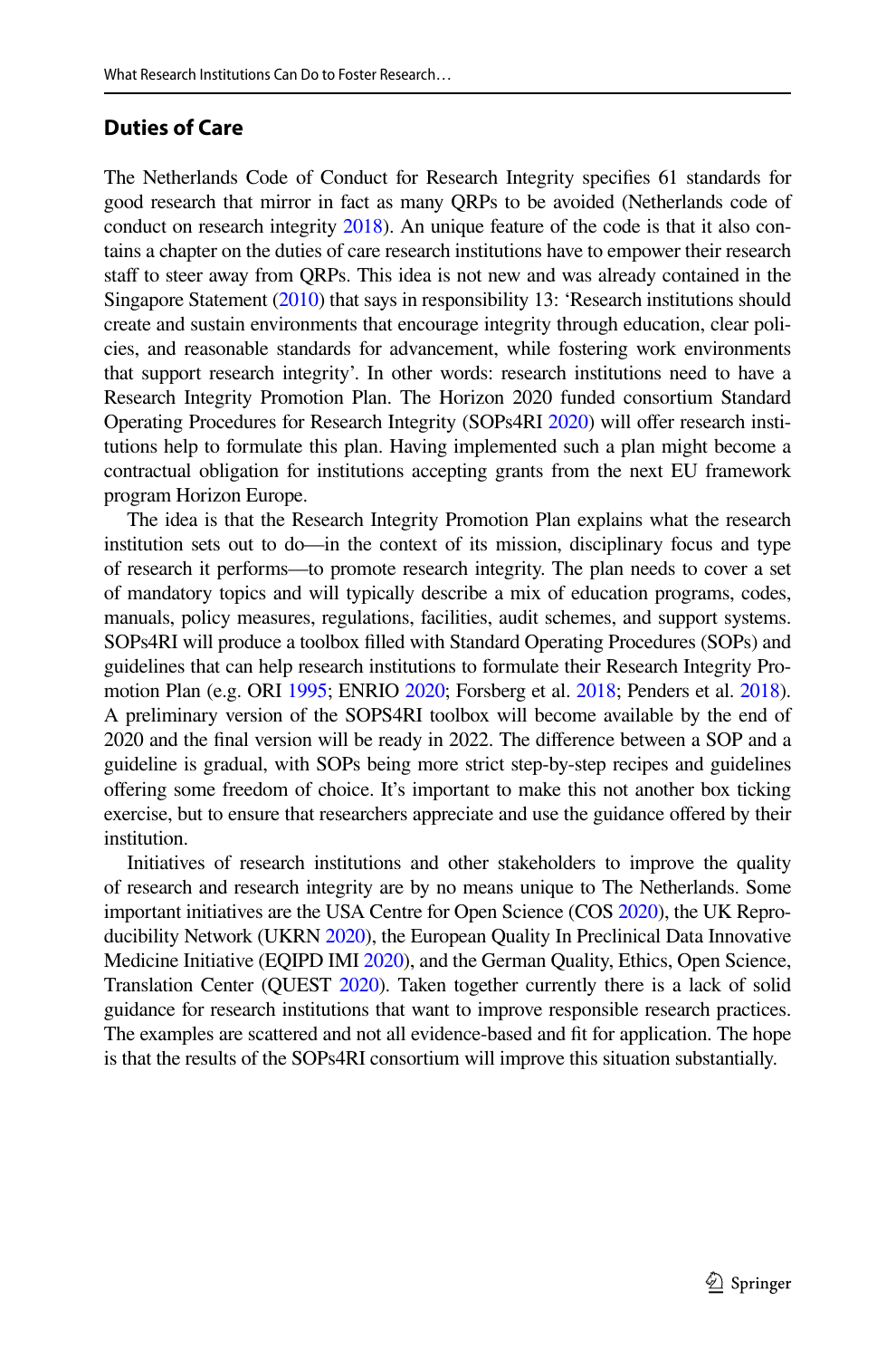#### **Perverse Incentives**

Arguably one of the most important things research institutions should do is to avoid perverse incentives in assessing researchers for career advancement. The current dominant focus on bibliometric indicators derived from publication and citation counts sends a strong message that only these things really matter (Moher et al. [2018](#page-5-14)). During recent years the myopic use of quantitative indicators in research evaluations has been criticised. This led to initiatives like the Leiden Manifesto (Hicks et al. [2015](#page-5-15)) and the San Francisco Declaration on Research Assessment (DORA [2020\)](#page-6-8). In line with this the Hong Kong Principles for assessing researchers (Moher et al. [2019](#page-5-16)) were formulated and endorsed at the 6th World Conference on Research Integrity (WCRIF [2020](#page-6-9)). These principles will help research institutions that adopt them to minimise perverse incentives that invite to engage in questionable research practices or worse.

The Hong Kong Principles are chosen with a view to explicitly recognise and reward researchers for behaviour that leads to trustworthy research by avoiding QRPs. The principles have been developed with the idea in mind that their implementation could assist in how researchers are assessed for career advancement with a focus on behaviours that strengthen research integrity. Five principles were formulated: assess responsible research practices, value complete reporting, reward the practice of open science, acknowledge a broad range of research activities, and recognise essential other tasks like peer review and mentoring. For each principle a rationale for its inclusion is provided and examples of research institutions where these principles are already being adopted are given.

## **Meta‑research**

The little empirical evidence on interventions to improve responsible research practices we have is often of poor quality, negative or both. This is illustrated by the Cochrane review that summarizes the evidence on interventions to prevent misconduct and promote integrity in research and publication (Marusic et al. [2016\)](#page-5-17). Research institutions should make their research integrity policies as evidence-based as possible. In hindsight it's difficult to understand why it took us so long to establish a solid tradition in research on research integrity. That only started to happen recently and was fuelled by granting programs like the Horizon 2020 Science with and for Society (SwafS) calls for research ethics and research integrity (EC [2020\)](#page-6-10). In the Netherlands the programs on Fostering Responsible Research Practices (ZonMw [2020](#page-6-11)) and Replication Studies (NWO [2020](#page-6-12)) contributed to the emerging feld of research on research. At the 5th World Conference on Research Integrity the Amsterdam Agenda was adopted that strongly encourages research on research integrity especially focusing on solutions that really work and efect change (Amsterdam Agenda [2015;](#page-5-18) Mayer et al. [2017\)](#page-5-19).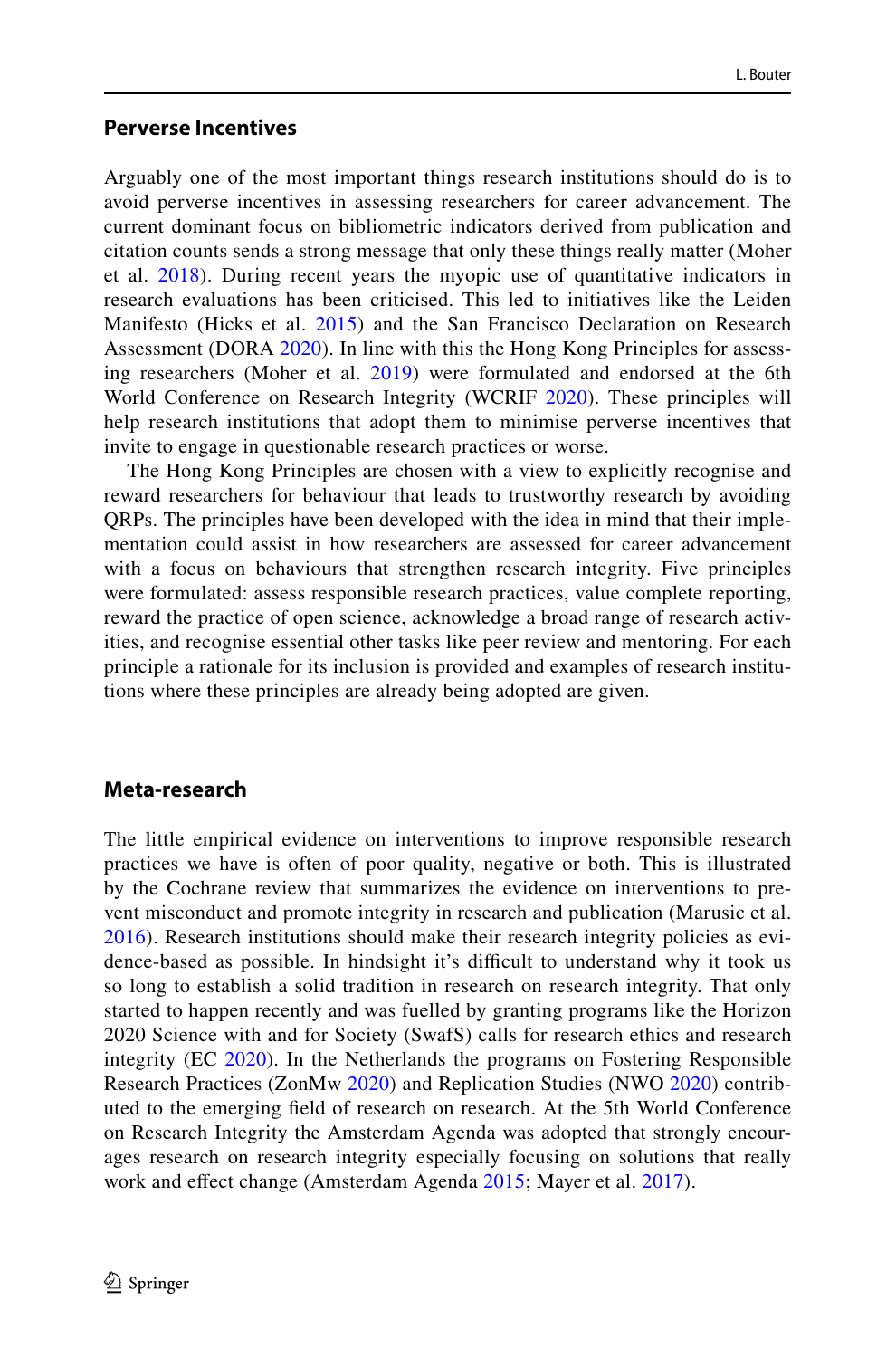That being said there is still a lot we don't know about research integrity in research institutions. To fll this gap in May 2020 all researchers in Dutch universities and university medical centres will be invited to participate in the National Survey on Research Integrity. The survey is expected to provide valid and reliable knowledge on how often specifc QRPs occur and what their underlying explanatory variables are. This will provide insights that help research institutions to improve their policies and to fulfl their duties of care in fostering research integrity better. Given the sensitivity of some of the questions, the survey will pay particular attention to ensuring the protection of the identity of the participants and their research institutions. The Randomised Response technique that will be used is expected to elicit a strong sense of trust in respondents because their answers can never be linked to them (Lentsvelt-Mulders et al. [2005](#page-5-20)). And to keep the time to complete the survey short we make use of missingness by design.

But let me be clear: surveys, focus group interviews and Delphi studies can only guide us towards potentially efective measures research institutions can take to improve responsible research practices. How good for instance SOPs and guidelines (SOPs4RI [2020](#page-6-3)) or the Hong Kong Principles (Moher et al. [2019\)](#page-5-16) really are in comparison to alternative approaches needs to be sorted out in future studies designed to demonstrate efectiveness in terms of outcomes that matter.

# **Conclusion**

Finally it's important to note that there are many stakeholders with a responsibility to foster research integrity. First and foremost the researchers themselves are responsible to behave well and to refrain from QRPs. Researchers should also be a good role model and help others to keep on track. Second, research institutions must empower researchers to act according to the standards of good research. But also funding agencies and scientifc journals have important roles to play. There is no magic pill or a quick fx. The dilemmas and distractions researchers face are real and universal. We owe it to society to collaborate and to do our utmost best to prevent QRPs and to foster research integrity.

**Open Access** This article is licensed under a Creative Commons Attribution 4.0 International License, which permits use, sharing, adaptation, distribution and reproduction in any medium or format, as long as you give appropriate credit to the original author(s) and the source, provide a link to the Creative Commons licence, and indicate if changes were made. The images or other third party material in this article are included in the article's Creative Commons licence, unless indicated otherwise in a credit line to the material. If material is not included in the article's Creative Commons licence and your intended use is not permitted by statutory regulation or exceeds the permitted use, you will need to obtain permission directly from the copyright holder. To view a copy of this licence, visit [http://creativecommons.org/licen](http://creativecommons.org/licenses/by/4.0/) [ses/by/4.0/](http://creativecommons.org/licenses/by/4.0/).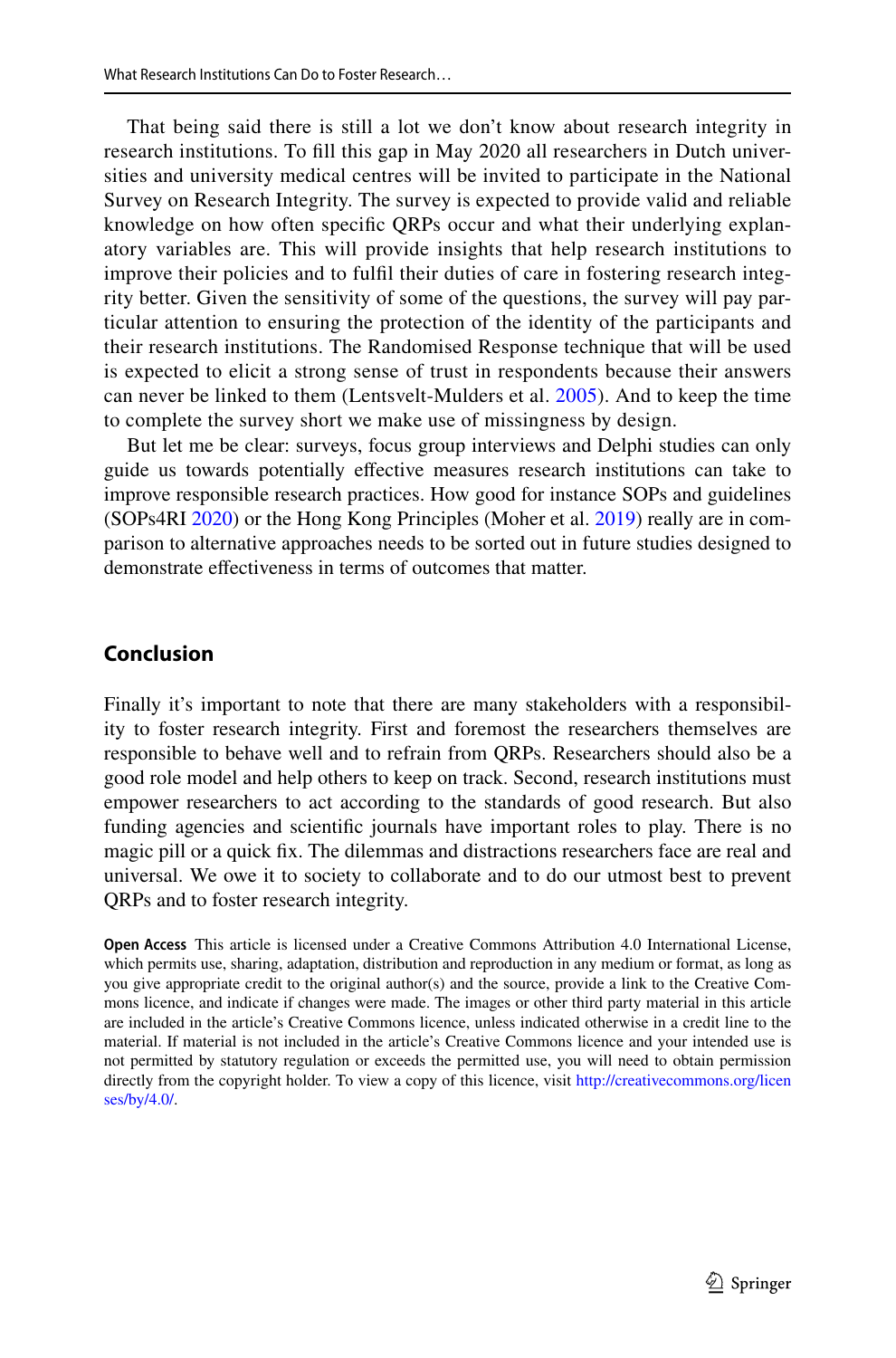## **References**

- <span id="page-5-18"></span>Amsterdam Agenda. (2015). [https://www.wcrif.org/documents/42-amsterdam-agenda/fle](https://www.wcrif.org/documents/42-amsterdam-agenda/file). Accessed January 3, 2020.
- <span id="page-5-6"></span>Anderson, M. S. (2019). Shifting perspectives on research integrity. *Journal of Empirical Research on Human Research Ethics, 13,* 459–460.
- <span id="page-5-7"></span>Bagioli, M., Kenney, M., Martin, B. R., & Walsh, J. P. (2019). Academic misconduct, misrepresentation and gaming: A reassessment. *Research Policy, 48,* 401–413.
- <span id="page-5-8"></span>Bouter, L. M. (2018). Fostering responsible research practices is a shared responsibility of multiple stakeholders. *Journal of Clinical Epidemiology, 96,* 143–146.
- <span id="page-5-2"></span>Bouter, L. M., Tijdink, J., Axelsen, N., Martinson, B. C., & ter Riet, G. (2016). Ranking major and minor research misbehaviors: Results from a survey among participants of four World Conferences on Research Integrity. *Research Integrity and Peer Review, 1,* 17.
- <span id="page-5-4"></span>Editorial. (2019). Integrity for all: Considering research integrity to be confned to misconduct stops scientists from improving. *Nature, 570,* 5.
- <span id="page-5-11"></span>European Network of Research Integrity Offices. (2019). Recommendations for the investigation for research misconduct. [http://eneri.eu/wp-content/uploads/2019/03/INV-Handbook\\_ENRIO\\_web\\_](http://eneri.eu/wp-content/uploads/2019/03/INV-Handbook_ENRIO_web_final.pdf) [fnal.pdf.](http://eneri.eu/wp-content/uploads/2019/03/INV-Handbook_ENRIO_web_final.pdf) Accessed January 3, 2020.
- <span id="page-5-12"></span>Forsberg, E. M., Anthun, F. O., Bailey, S., Birchley, G., Bout, H., Casonato, C., et al. (2018). Working with research integrity—Guidance for research performing organizations: The Bonn PRINTIGER statement. *Science and Engineering Ethics, 24,* 1023–1034.
- <span id="page-5-3"></span>Haven, T., Tijdink, J., Pasman, H. J., Widdershoven, G., ter Riet, G., & Bouter, L. (2019). Do research misbehaviours difer between disciplinary felds? A mixed methods study among academic researchers in Amsterdam. *Research Integrity and Peer Review, 4,* 25.
- <span id="page-5-15"></span>Hicks, D., Wouters, P., Waltman, L., de Rijcke, S., & Rafols, I. (2015). The Leiden Manifesto for research metrics. *Nature, 520,* 429–431.
- <span id="page-5-20"></span>Lentsvelt-Mulders, G. J. L. M., Hox, J. J., van der Heijden, P. G. M., & Maas, C. J. M. (2005). Metaanalysis of randomized response research: Thirty-fve years of validation. *Sociological Methods and Research, 33,* 319–348.
- <span id="page-5-1"></span>Levelt, Noort and Drenth Committees. (2012). Flawed science: The fraudulent research practices of social psychologist Diederik Stapel. Tilburg University. [https://www.rug.nl/about-us/news-and](https://www.rug.nl/about-us/news-and-events/news/news2012/stapel-eindrapport-eng.pdf)[events/news/news2012/stapel-eindrapport-eng.pdf](https://www.rug.nl/about-us/news-and-events/news/news2012/stapel-eindrapport-eng.pdf). Accessed January 3, 2020.
- <span id="page-5-5"></span>Macleod, M., & Mohan, S. (2019). Reproducibility and rigor in animal-based research. *ILAR Journal*. <https://doi.org/10.1093/ilar/ilz015>.
- <span id="page-5-17"></span>Marusic, A., Wager, E., Utrobicic, A., Rothstein, H. R., & Sambunjak, D. (2016). Interventions to prevent misconduct and promote integrity in research and publication. *Cochrane Database of Systematic Reviews*. <https://doi.org/10.1002/14651858.mr000038.pub2>.
- <span id="page-5-19"></span>Mayer, T., Bouter, L., & Steneck, N. (2017). Addressing scientifc integrity scientifcally. *Science, 357,* 1248–1249.
- <span id="page-5-16"></span>Moher, D., Bouter, L., Kleinert, S., Glasziou, P., Sham, M.H., Barbour, V., Coriat, A.M., Foeger, N., & Dirnagl, U. (2019). The Hong Kong principles for assessing researchers: Fostering research integrity. *OSF Preprints*, [https://osf.io/m9abx.](https://osf.io/m9abx)
- <span id="page-5-14"></span>Moher, D., Naudet, F., Cristea, I. A., Miedema, F., Ioannidis, J. P. A., & Goodman, S. N. (2018). Assessing scientists for hiring, promotion, and tenure. *PLoS Biology, 16,* e2004089.
- <span id="page-5-0"></span>National Academies of Sciences, Engineering and Medicine. (2017). *Fostering integrity in research*. Washington DC: National Academies Press.
- <span id="page-5-9"></span>Netherlands code of conduct on research integrity. (2018). [https://www.vsnu.nl/fles/documents/Nethe](https://www.vsnu.nl/files/documents/Netherlands%20Code%20of%20Conduct%20for%20Research%20Integrity%202018.pdf) [rlands%20Code%20of%20Conduct%20for%20Research%20Integrity%202018.pdf.](https://www.vsnu.nl/files/documents/Netherlands%20Code%20of%20Conduct%20for%20Research%20Integrity%202018.pdf) Accessed January 3, 2020.
- <span id="page-5-10"></span>Office of Research Integrity. (1995). Guidelines for institutes and whistleblowers: Responding to possible retaliation against whistle blowers in extramural research. [https://ori.hhs.gov/ori-guidelines-insti](https://ori.hhs.gov/ori-guidelines-institutions-and-whistleblowers-responding-possible-retaliation-against) [tutions-and-whistleblowers-responding-possible-retaliation-against](https://ori.hhs.gov/ori-guidelines-institutions-and-whistleblowers-responding-possible-retaliation-against). Accessed January 3, 2020.
- <span id="page-5-13"></span>Penders, B., Shaw, D., Lutz, P., Townend, D., Akrong, L., & Zvonareva, O. (2018). ENERI Manual of research integrity and ethics. Maastricht University. [http://eneri.eu/wp-content/uploads/2018/10/](http://eneri.eu/wp-content/uploads/2018/10/ENERI-e-Manual.pdf) [ENERI-e-Manual.pdf.](http://eneri.eu/wp-content/uploads/2018/10/ENERI-e-Manual.pdf) Accessed January 3, 2020.